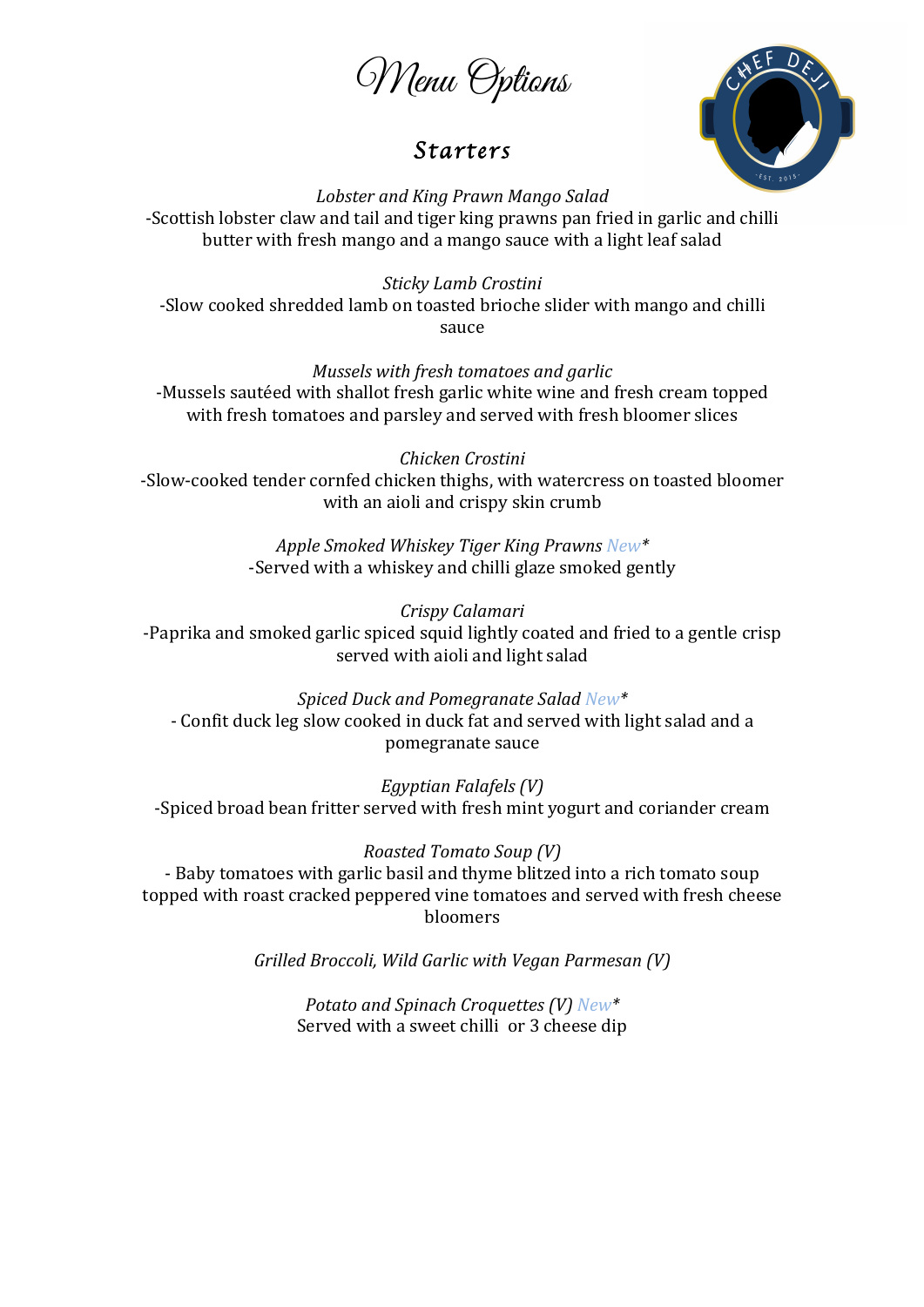

# *Mains*

*Seafood Linguine* New\* A variety of fresh mussel, crabmeat and king scallops with garlic, shallots and fresh basil served white wine velouté infused linguine

*The Perfect Roast* Roast corn-fed poussin (baby chicken) served with herby roasted baby potatoes, carrots and parsnip puree and rich gravy

*Miso Black Cod with a Twist* New\* A miso glaze pan-fried black cod with herb de Provence roasted carrots, baby potatoes and leeks or egg-fried bulgur wheat

### *Honey Glazed Duck*

Pan Fried Duck breast on a pillow of heavenly pomme puree with sautéed spinach garlic buttered carrots parsnip chips and purée, honey glaze and red wine jus

Our Free Range and Dry Aged Steak and Scottish Lobster are from local butcher or fresh and live from our British fishmonger suppliers, seasoned perfectly and accompanied by mouth-watering sides

> 300/400g British Seasoned Sirloin/Ribeye Steak 1kg Scotch Tomahawk (To share) New\* Garlic Buttered Scottish Lobster (Whole Fresh Lobster Live)

#### **Sides for Lobster/Steak**

#### **Sauces**

Creamy Mash Truffle Pomme Frites 5 Cheese Creamy mac n cheese Garlic Mushrooms Buttery Sautéed Spinach

Chimicurri, 5 peppercorns Sauce, Red wine jus Mushroom sauce

*Aubergine and Sweet Pepper Lasagne* (v)

*Mushroom Bulgur (v)* New\* Aromatic spiced mushroom fried bulgur (think special fried rice but with bulgur wheat) served with sautéed garlic and chilli sweet peppers

*Honey Mustard Sea Bass* Honey and mustard glazed sea bass with creamy mash and asparagus

#### *Herby Lamb*

Herby lamb cutlets with white sweet potato puree, sweet beets, and carrots finished with a mint and parsley sauce